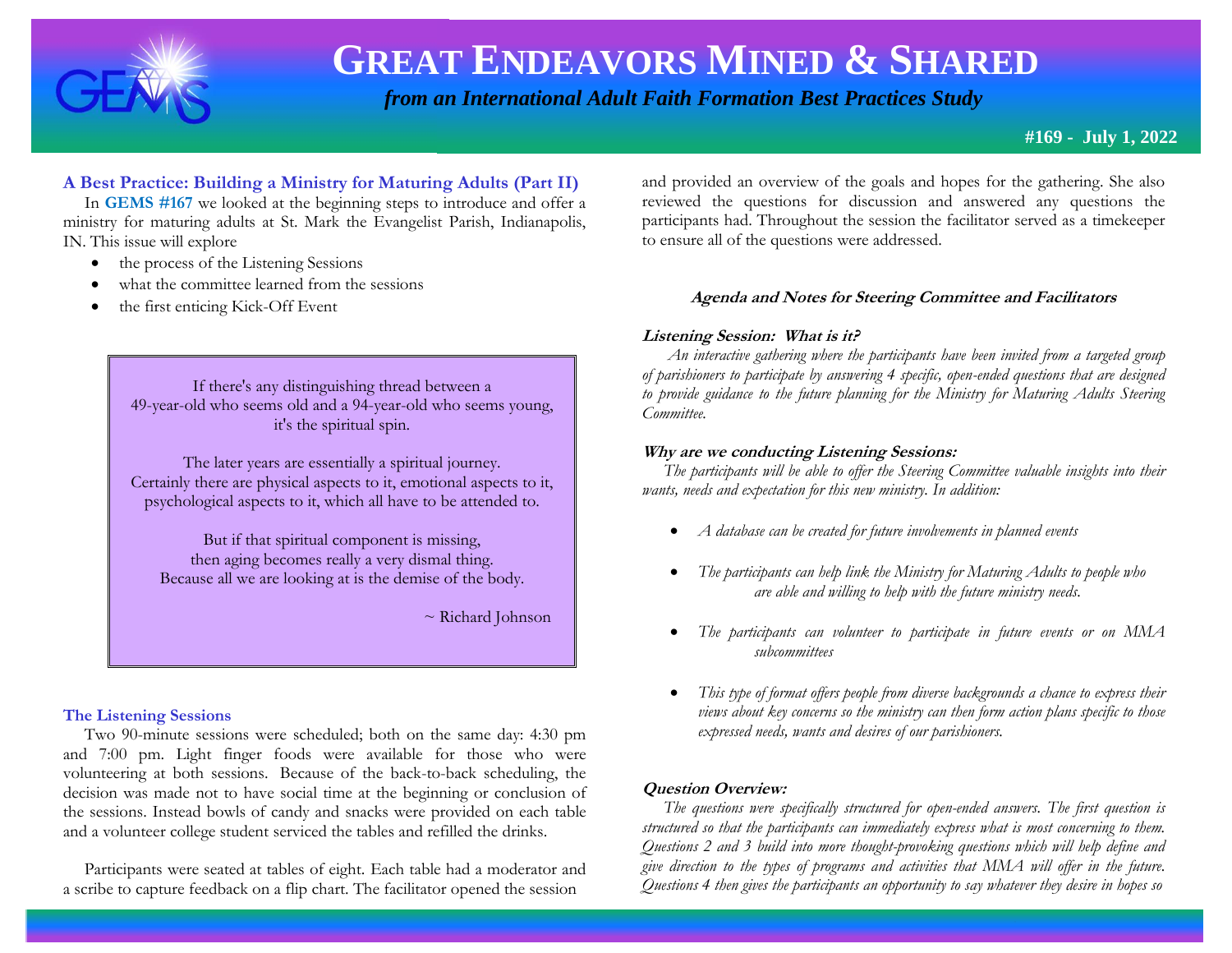# **GREAT ENDEAVORS MINED & SHARED**

*that the participants leave feeling like they have had a chance to give input to and be heard at this gathering.* 

 *Each of the following questions will be read/asked by the table facilitator to the participants at their tables. Then each participant will have about two minutes to verbally answer. A total of 15 - 20 minutes will be allotted for answering each question. While the participants are answering the question the Table Assistant will record the answers on a flip chart. TAs should make sure what they write down reflects the participant's answer(s); answers do not have to be in the exact verbatim but should reflect the participant's thoughts.* 

 *The answers to question #1 will be written in blue marker, starting at the far left hand margin. Then the answers to question #2 will be written below question #1 and be written in red marker, starting with an indentation.*

 *The Four Questions: (Copies of these questions will be available to participants upon arrival.)*

- *1. List a need or needs that you or others are experiencing at this time that you hope this new ministry can fulfill?*
- *2. What program or activity do you think will help meet the needs you listed above?*
- *3. From the MMA questionnaires we have received continued spiritual growth is the number one request. What does spiritual growth mean to you? Where have you been when you have experienced God? What type of programs or activities would you like to see provided or available to meet your definition of spiritual growth?*
- *4. Looking at what we have summarized on our sheets is there anything you would like to add? After our discussion this evening, what is the most important message you would like to say to this ministry's steering committee.*

 *After one hour, the facilitator will announce that seven minutes will be allowed for tables to prioritize their answers to each question. The facilitator will then invite each table assistant go to give a verbal summary of their table's answers in priority order. These answers will be recorded on a flip chart so everyone can see the results from each table.* 

 *Table assistants are asked to record the answers to best reflect the answers of the participants. Suggestion: use 1 page per question. Then use colored highlighting to prioritize the answer in the following order:*

*Red: Top Priority Blue: 2nd Priority Green: 3rd Priority* *Each page will be retained and compiled to be distributed at future MMA meetings.*

 *Toward the conclusion of the hour, the table facilitator will distribute a form where the participants can check off their "sharing of gifts" or opportunities for service for their own continued involvement in MMA. This is optional and participants should not be forced to fill out the form.*



# **Many Discoveries**

 Steve Helmich, chair of the Steering Committee, commented that various things were learned through these sessions:

- "People were hungry for spiritual growth opportunities. Many shared they felt the Church was making a big mistake in assuming we mature adults 'had this faith thing figured out.'"
- "We found that many people wanted to be more involved in the life of the parish but no one was asking them."
- "We found that many people are very lonely."
- "We realized there was a tremendous reservoir of knowledge and expertise that was just sitting on the sidelines."